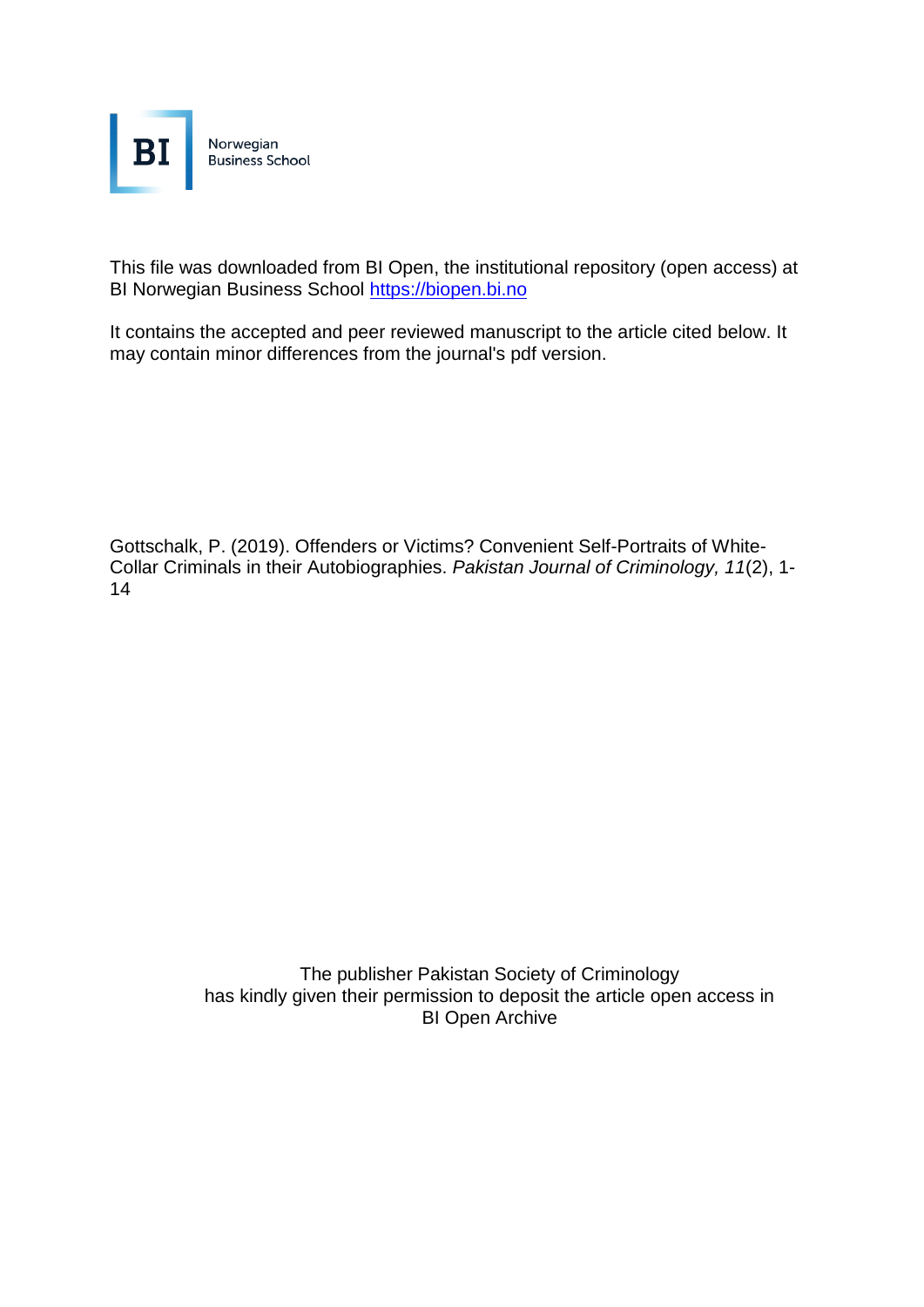*Pakistan Journal of Criminology* Vol. 11, Issue 02, April 2019 (1-14)

# **Offenders or Victims? Convenient Self-Portraits of White-Collar Criminals in their Autobiographies**

Petter Gottschalk<sup>1</sup>

# **Abstract**

It is often argued that the guilty mind seems more absent among whitecollar criminals than street criminals. This article presents self-portraits of six white-collar criminals in their autobiographies from Germany, Norway, and the United States. We apply the theory of convenience to find a variety of financial motives, organizational opportunities, and reasons for personal willingness to commit and conceal financial crime benefitting the organizations or themselves. We use a scale from offender to victim, where some convicts present themselves as offenders, while most portrait themselves as victims of crime for which they were convicted to incarceration. Autobiographies are a unique source of information for research to study reasons for deviant behaviors. Unfortunately, some very few white-collar criminals write books about themselves while in prison or afterwards.

**Keywords:** Victim; offender; white-collar crime; convenience theory; autobiography; neutralization; self-portrait.

## **Introduction**

1

A white-collar criminal is a member of the privileged elite in society who abuses the occupational position to commit and conceal financial crime (Sutherland, 1983). The crime represents an abuse of trust and access to resources in professional activities, it benefits mainly the individual (occupational crime) or the organization (corporate crime), and the person is later sentenced to prison (Logan et al., 2017; Onna et al., 2014).

While in prison or afterwards, some very few convicted white-collar criminals write their autobiographies. This article is based on an available sample of six autobiographies from Germany (Middelhoff, 2015), the United States (Belfort, 2008; Kerik, 2015), and Norway (Bogen, 2008; Eriksen, 2010; Fosse, 2004). These books are interesting in the perspective of whether the convicted white-collar criminals consider themselves mainly as offenders or victims in the scandals that emerged and culminated in incarceration (Blickle et al., 2006; Dhami, 2007; Slyke and Bales, 2018).

This article applies the theory of convenience to the study of white-collar autobiographies (Gottschalk, 2017). Convenience theory suggests that there is an

<sup>&</sup>lt;sup>1</sup> Professor, Department of Leadership and Organizational Behavior at BI Norwegian Business School in Oslo, Norway. [petter.gottschalk@bi.no](mailto:petter.gottschalk@bi.no)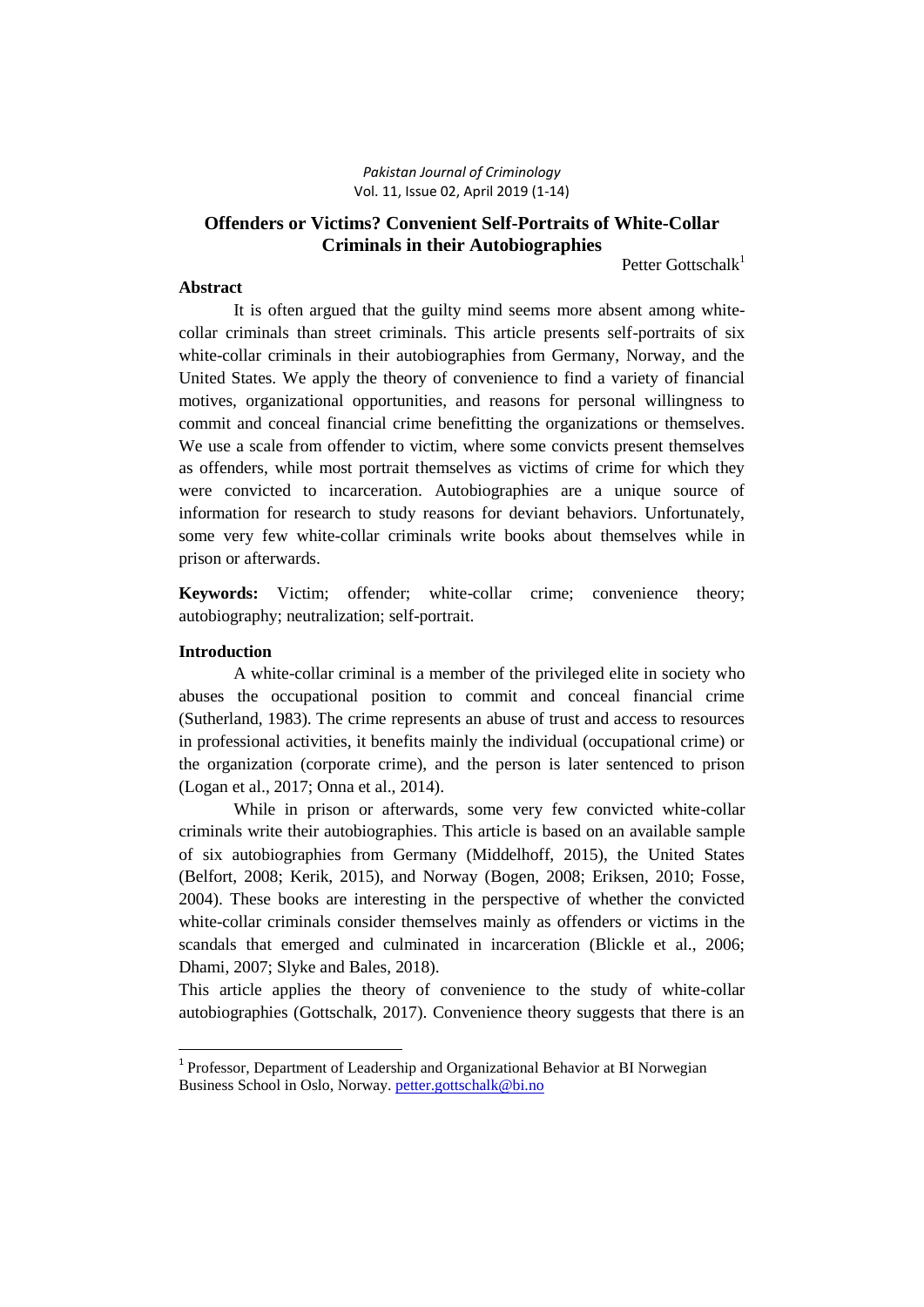economical motive (Schoepfer and Piquero, 2006), an organizational opportunity (Benson and Simpson, 2015), and a personal willingness (Craig and Piquero, 2016; Langton and Piquero, 2007; Sykes and Matza, 1957), that might make illegitimate activities more convenient than legitimate activities. Convenience orientation is the value that individuals place on actions with inherent characteristics of saving time and effort as well as avoiding pain, suffering, and uncertainty (Farquhar and Rowley, 2009; Mai and Olsen, 2016).

This article addresses the following research question: *Do convicted white-collar criminals mainly portrait themselves as offenders or victims in their autobiographies*? The research is important, as it adds to the study of the guilty mind (e.g, Benson, 1985; Galvin et al., 2018), where the guilty mind seems more absent among white-collar criminals than street criminals. This article presents a continuum from offender to victim where we allocate all six white-collar criminals on the scale based on content analysis (Krippendorff, 1980; McClelland et al., 2010; Patrucco et al., 2017) of their autobiographies.

## **Convenience Theory**

Convenience is the state of being able to proceed with something with little effort or difficulty, avoiding pain and strain (Mai and Olsen, 2016). The extent to which individuals in privileged positions choose to break the law in difficult situations or tempting situations is dependent on their convenience orientation. Convenience comes at a potential cost to the offender in terms of the likelihood of detection and future punishment. In other worlds, reducing time and effort now entails a greater potential for future cost. Paying for convenience is a way of phrasing this proposition (Farquhar and Rowley, 2009).

The theory of convenience suggests that white-collar misconduct and crime occurs when there is a financial motive benefitting the individual or the organization, an organizational opportunity to commit and conceal crime, and a personal willingness for deviant behavior.

The white-collar crime triangle has similarities with the fraud triangle (Cressey, 1972), which suggests three conditions for fraud: (1) incentives and pressures, (2) opportunities, and (3) attitudes and rationalization. However, there are two distinct differences. First, convenience is a relative concept, indicating that offenders have the option of alternative actions to reach their goals that do not represent illegitimate behavior. Second, it is in the organizational setting where offenders have access to resources so that opportunity arises to commit and conceal crime.

*Financial motive* is concerned with the desire for profit that offenders more conveniently achieve in illegal ways. The desire finds its causes in both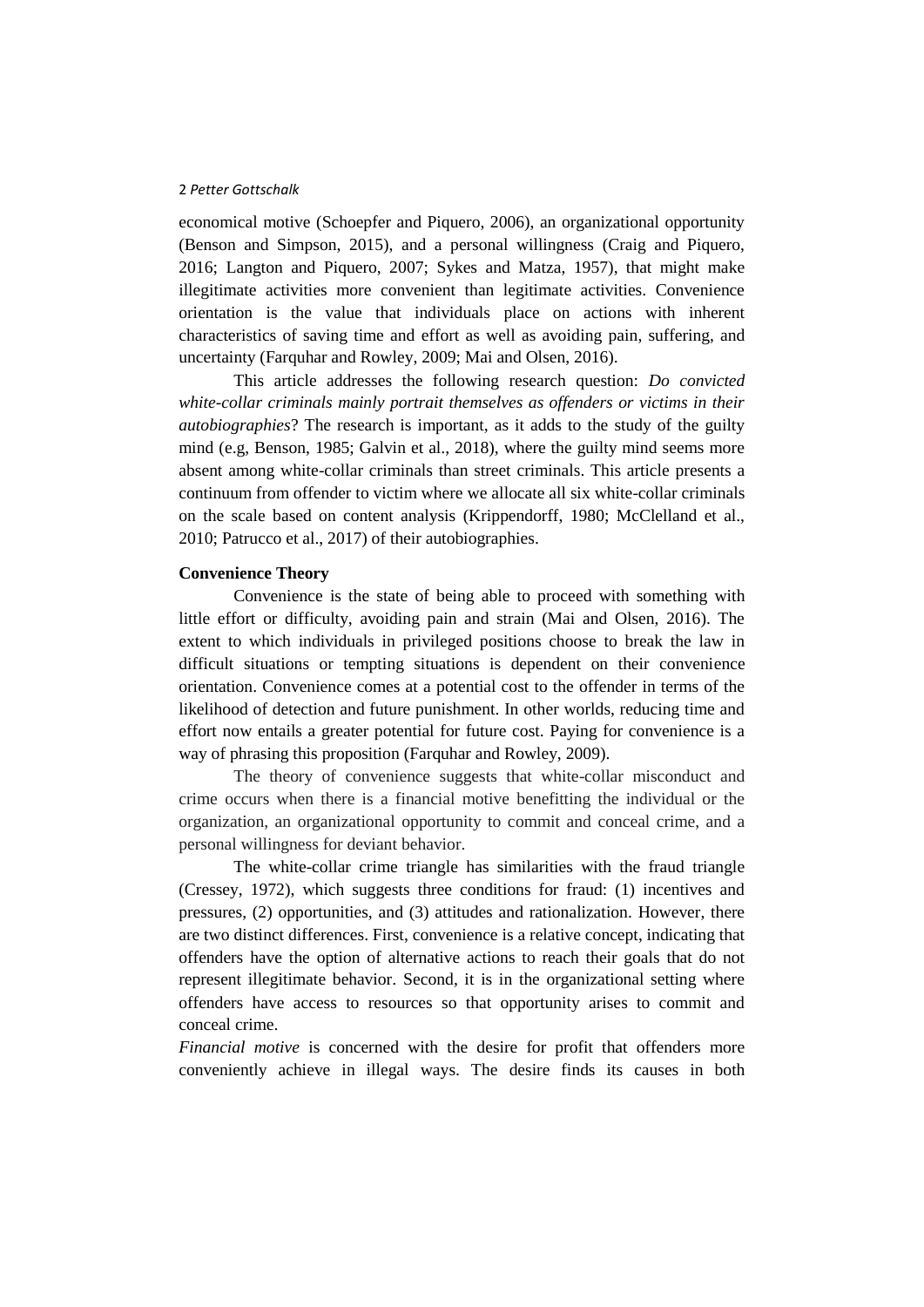possibilities and threats. Possibilities can emerge in the perspectives of profitdriven crime (Naylor, 2003) and goal orientation (Dodge, 2009), as well the American dream (Schoepfer and Piquero, 2006). Threats can be found in perspectives of strain (Froggio and Agnew, 2007) and fear of falling (Piquero, 2012).

*Organizational opportunity* is concerned with illegal profit that one can obtain more conveniently in an organizational setting where the offender can enjoy power and influence based on position and trust. The organizational dimension sets white-collar criminals apart from other financial criminals. White-collar crime can be distinguished from ordinary crime ("street crime") based on the status of the offenders, their access to legitimate occupations, the common presence of an organizational form, and the extent of the costs and harmfulness of such crime. Sutherland (1983) specifically focused on emphasizing the respectability of whitecollar offenders, stating that persons of the upper socio-economic class commit all kinds of financial crime. The ability of white-collar offenders to commit crime is dependent on their privileged position, the social structure, and their orientation to legitimate and respectable careers (Friedrichs et al., 2018).

*Personal willingness* is concerned with the impression that surprisingly few whitecollar criminals think they have done anything wrong. Most of them feel innocent and victims of injustice when put on trial, convicted and imprisoned. By application of neutralization techniques (Sykes and Matza, 1957), they deny responsibility, injury, and victim. They condemn the condemners. They claim appeal to higher loyalties and normality of action. They claim entitlement, and they argue the case of legal mistake. They find their own mistakes acceptable. They argue a dilemma arose, whereby they made a reasonable tradeoff before committing the act (Siponen and Vance, 2010). Such claims enable offenders to find crime convenient, since they do not consider it crime.

### **Research Method**

The research method applied in the following empirical studies of autobiographic books is content analysis. Content analysis is any methodology or procedure that works to identify characteristics within texts attempting to make valid inferences (Krippendorff, 1980; Patrucco et al., 2017). Content analysis assumes that language reflects both how people understand their surroundings and their cognitive processes. Therefore, content analysis makes it possible to identify and determine relevant text in a context (McClelland et al., 2010). Gibbs (2007) recommends a variety of approaches including 1) open coding, 2) analysis of words, phrases, or sentences, 3) systematic comparison, and 4) far-out comparisons. Open coding can make it possible to organize and analyze constructs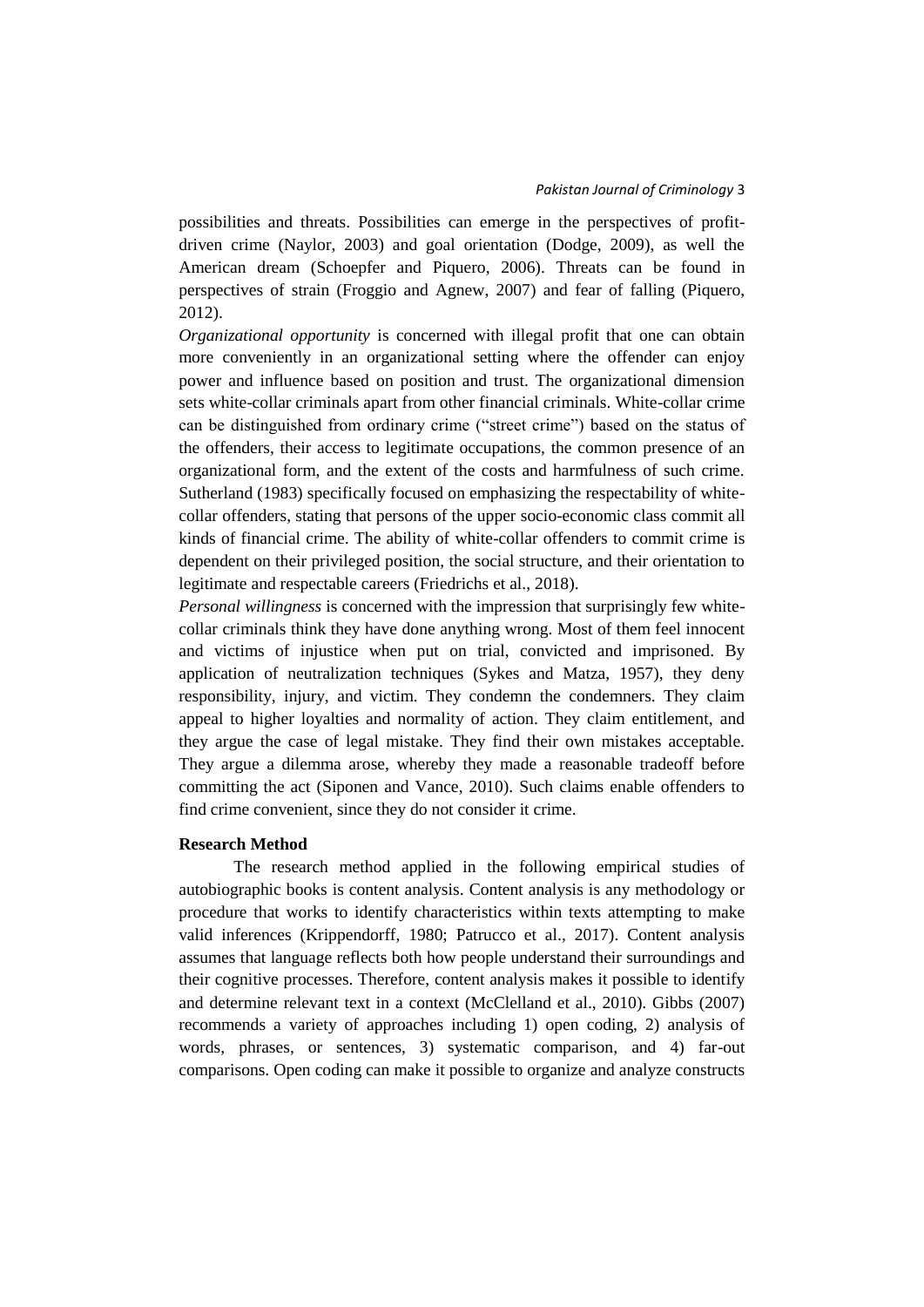behind a text, and analysis of word assists with examining words and phrases that may have a secondary meaning significant to findings. Systematic comparison enhances the analysis by asking what-if questions to the content of a text, and farout comparisons examine other elements of the phenomena to shed further light on the books that we study.

Members of the elite involved in financial misconduct and crime sometimes write their own version of the stories in terms of autobiographies. In this article, we study a sample of six books. In the United States, Belfort (2008) was convicted of fraud and related crime in connection with stock-market manipulation as the founder and chief executive at Stratton Oakmont. In Norway, Bogen (2008) was convicted of bank fraud as the founder and chief executive at Sponsor Service. In Norway, Eriksen (2010) was convicted of accounting fraud as the chief auditor for an organized criminal who committed suicide. In Norway, Fosse (2004) was convicted of subsidy fraud as the chief accountant at ferry company OVDS. In the United States, Kerik (2015) was convicted of tax fraud and false statements as the police commissioner in New York City. In Germany, Middelhoff (2017) was convicted of fraud as the chief executive at Arcandor. These autobiographies are interesting generally in terms of convenience perspectives, and specifically in terms of their extent of presentations as crime offenders or scandal victims.

We do not include autobiographies of elite members who were never prosecuted or convicted to prison. An example is Erin Callan, who was the chief financial officer at Lehman Brothers. The bank collapsed, and she was one of the main responsible executives for the bank scandal. The role of CFO Callen is discussed by fraud examiner Valukas (2010: 930) in his internal investigation report:

In her interview with the examiner, Callan recalled very little about Lehman"s Repo 105 program. Callan said she had little to no independent recollection of Lehman"s use of Repo 105 transaction, but that her memory had been refreshed to a limited extent by documents the examiner provided her in advance of her interview.

In 2016, six years after she was interviewed by fraud examiners for the Valukas (2010) report, Erin Callan published her own autobiography entitled "Full circle: A memoir of leaning in too far and the journey back". An interesting issue is whether her book adds new insight into possible misconduct and crime related to the collapse of the bank. She had been working for the bank since 1995. She recalls in her book (Montella, 2016: 142):

One thing I do remember is the sense that I had a shocking lack of control over the state of Lehman Brothers and its financial health. Maybe that seems like it would be obvious, but it felt very strange and alarming to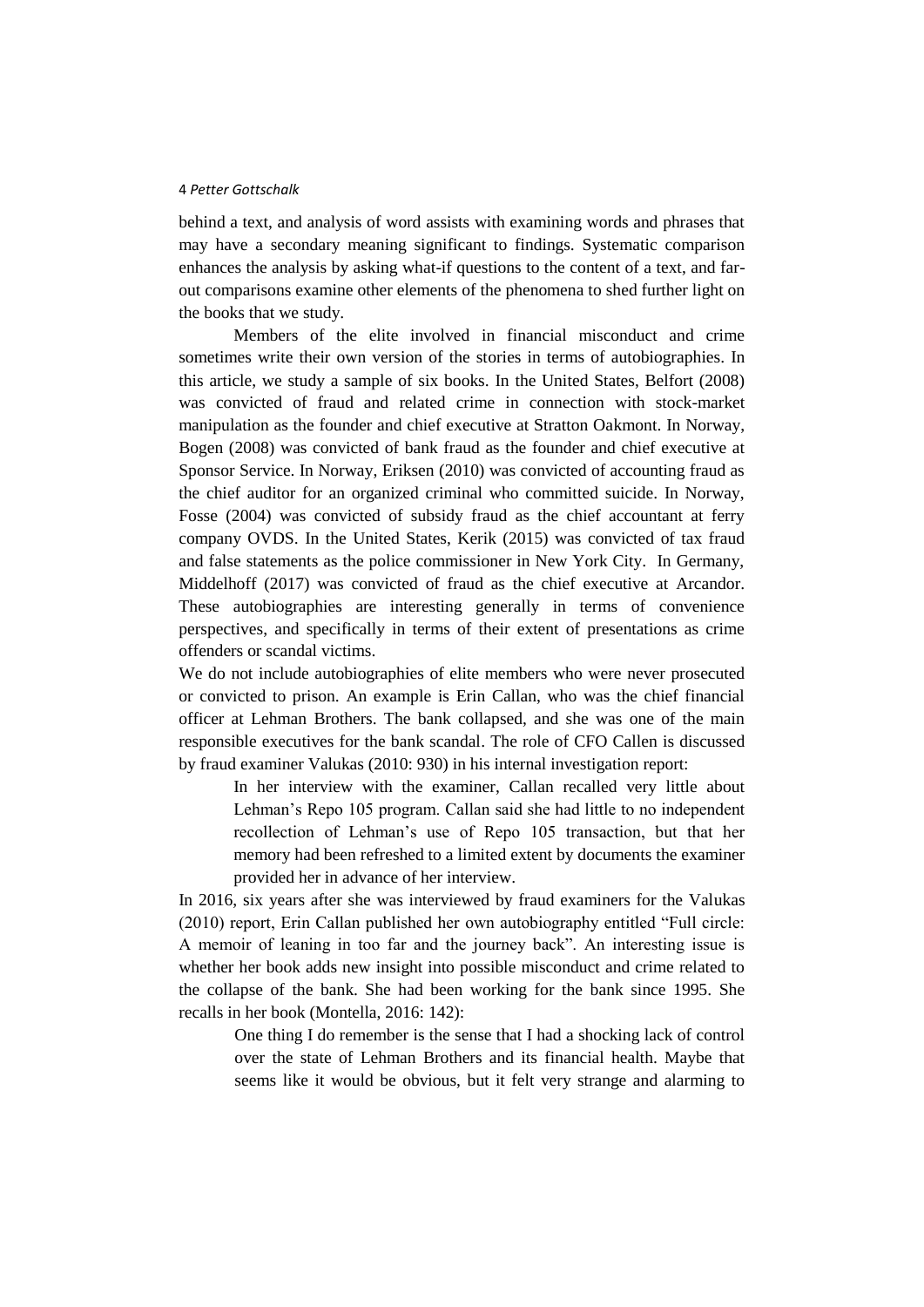me. I was used to running businesses where the decisions I was making every day had real consequences. The market environment itself was always a wild card in terms of how quickly the profitability of those decisions could be realized, but I had the ability to create a respected, highly competent business under any circumstances  $(...)$ 

I came to understand how the mere existence of a concentrated portfolio of mortgage assets on our balance sheet was a big problem, regardless of any quality or hedging arguments that might be made.

By late January of 2008, when I was fully committed to the view that some assets should be sold regardless of our opinion of their future profitability, then my complement lack of control and influence came home to roost. It was one thing to live with legacy decisions that had defined the position of the firm, but it was another to not be able to convince Dick and Joe that we had to move quickly to reduce our positions, even if that meant selling at a loss. Since they had been part of those initial decisions, they were vested, not willing to abandon ship with the same urgency.

Richard "Dick" Fuld was CEO at Lehman Brothers, while Joseph "Jo" Gregory was president and COO when the bank collapsed. Callan takes no responsibility of bank misconduct as she blames Fuld and Gregory. She presents herself as a victim, since she had to leave the bank a few days before it filed for bankruptcy.

# **Research Findings**

Belfort (2008: 270) suggests in his autobiography entitled "The Wolf of Wall Street" that "money makes people do strange things". Jordan Belfort admits all kinds of wrongdoings, and explains his illegal actions with self-irony. He denies no guilt, and he justifies or excuses no actions. It is a fascinating and frightening book that later became a major motion picture. In Table 1, his convenient economical motive, organizational opportunity, as well as personal willingness is explained by referencing to the literature. In Figure 1, Belfort is at the far left on the scale from offender to victim. He admits being the offender through all the deviant behaviors described in his book. For example, Belfort (2008: 151) admits having involved family members in money laundering from the United States to a Swiss bank in Europe:

Plausible deniability was obviously an international obsession among white-collar criminals  $(...)$  "But to answer your question, I'm planning to use a family member with a different last name than mine. She's from my wife's side, and she's not even a U.S. citizen, she's British. I'm flying to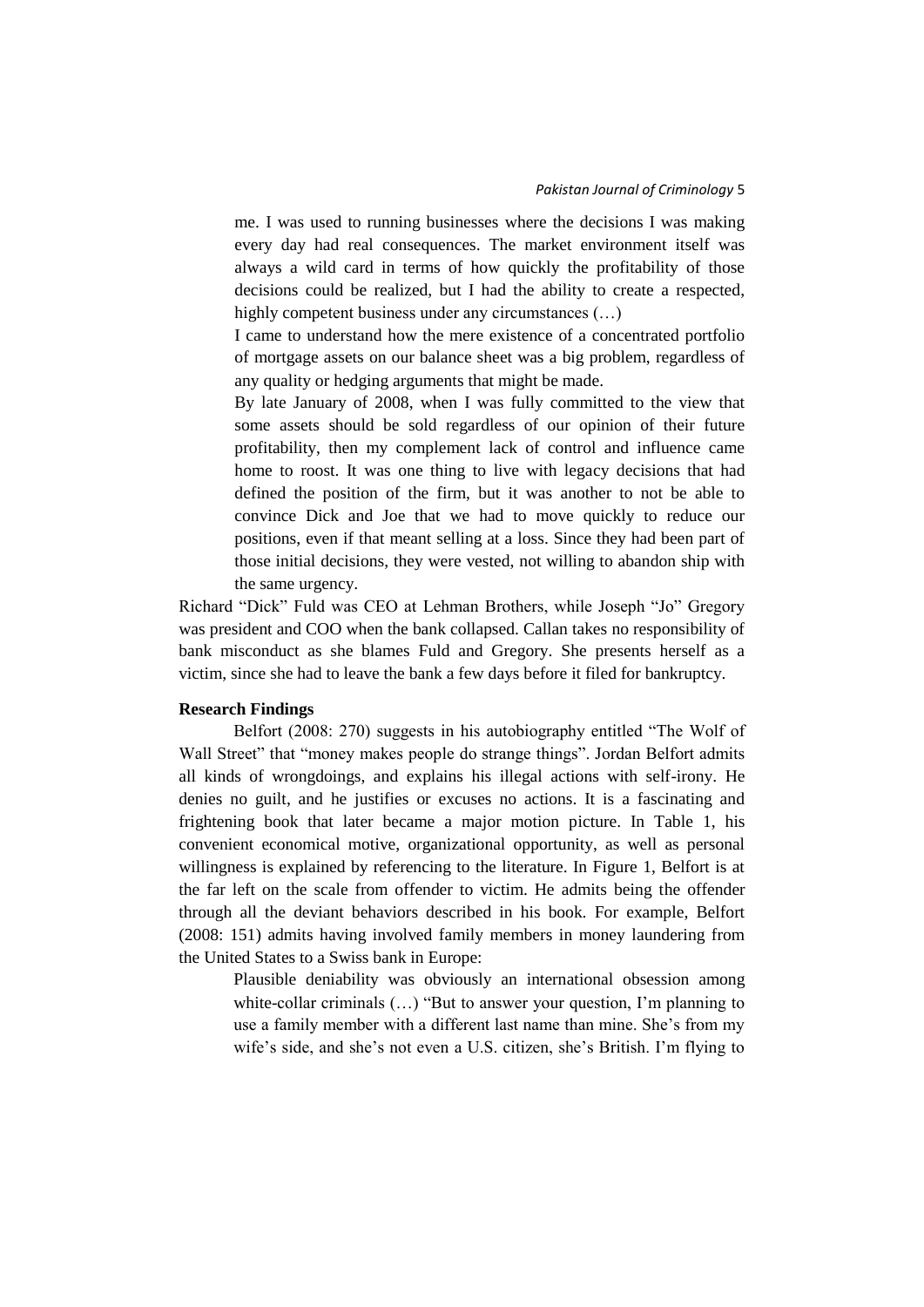London tomorrow morning, and I can have her back here the day after tomorrow – passport in hand – ready to open an account at your bank."

Bogen (2008) was a successful founder and CEO of Sponsor Service that connected business enterprises to top athletes to present their brands. When business enterprises were reluctant to sponsor top athletes for a while, Terje Bogen told banks that he would eventually obtain new contracts, and asked the banks to finance his activities in the meantime. However, he did not obtain new contracts, and the court ultimately convicted him to four years in prison for bank fraud. Bogen"s motive was to rescue the business out of a fear of falling from his elite position as listed in Table 1. He tried to blame others for the misconduct and crime. Therefore, he is in the middle in Figure 1.

Eriksen (2010) was the accountant for a famous criminal who committed suicide. Investigators found fake invoices and backdated contracts when they searched Eriksens computer, and he was sent to prison for three years. He felt he was innocent, and thus the subtitle of his book "A miscarriage of justice". Therefore, Terje Eriksen is on the right hand side in Figure 1 where we find the self-defined victims.

A third and final example from Norway is Gunn Fosse who was a financial executive in a shipping firm that was responsible for subsidy fraud. Boats were visiting a number of harbors along the coast. The firm got more subsidies from the government if there was less passengers and freight, so Fosse reported lower numbers. The court convicted her to three years in prison. In her book, Fosse (2004) denies responsibility and blames the chief executive officer for the crime. The subtitle of her book – "the captains first in the lifeboats" – indicates that she feels that executives above herself ran away from their responsibility for subsidy fraud. However, after her conviction, the criminal justice system finally prosecuted the CEO and sentenced him to four years in prison. Her book is a continuous denial of any responsibility for the subsidy fraud. Therefore, she is on the far right side in Figure 1.

| White-          | <b>Convenient</b> | <b>Convenient</b>    | Convenient         |  |  |  |  |
|-----------------|-------------------|----------------------|--------------------|--|--|--|--|
| <b>Collar</b>   | <b>Economical</b> | Organizational       | <b>Personal</b>    |  |  |  |  |
| <b>Criminal</b> | <b>Motive</b>     | Opportunity          | <b>Willingness</b> |  |  |  |  |
| <b>Belfort</b>  | Greed where       | Inability to control | Sensation seeking  |  |  |  |  |
| (2008)          | nothing is ever   | because of social    | to experience      |  |  |  |  |
|                 | enough            | disorganization      | adventure (Craig   |  |  |  |  |
|                 | (Goldstraw-White, | (Hoffmann, 2002)     | and Piquero, 2017) |  |  |  |  |
|                 | 2012)             |                      |                    |  |  |  |  |

| Table 1. Convenience theory applied to self-portraits of white-collar criminals |  |  |  |
|---------------------------------------------------------------------------------|--|--|--|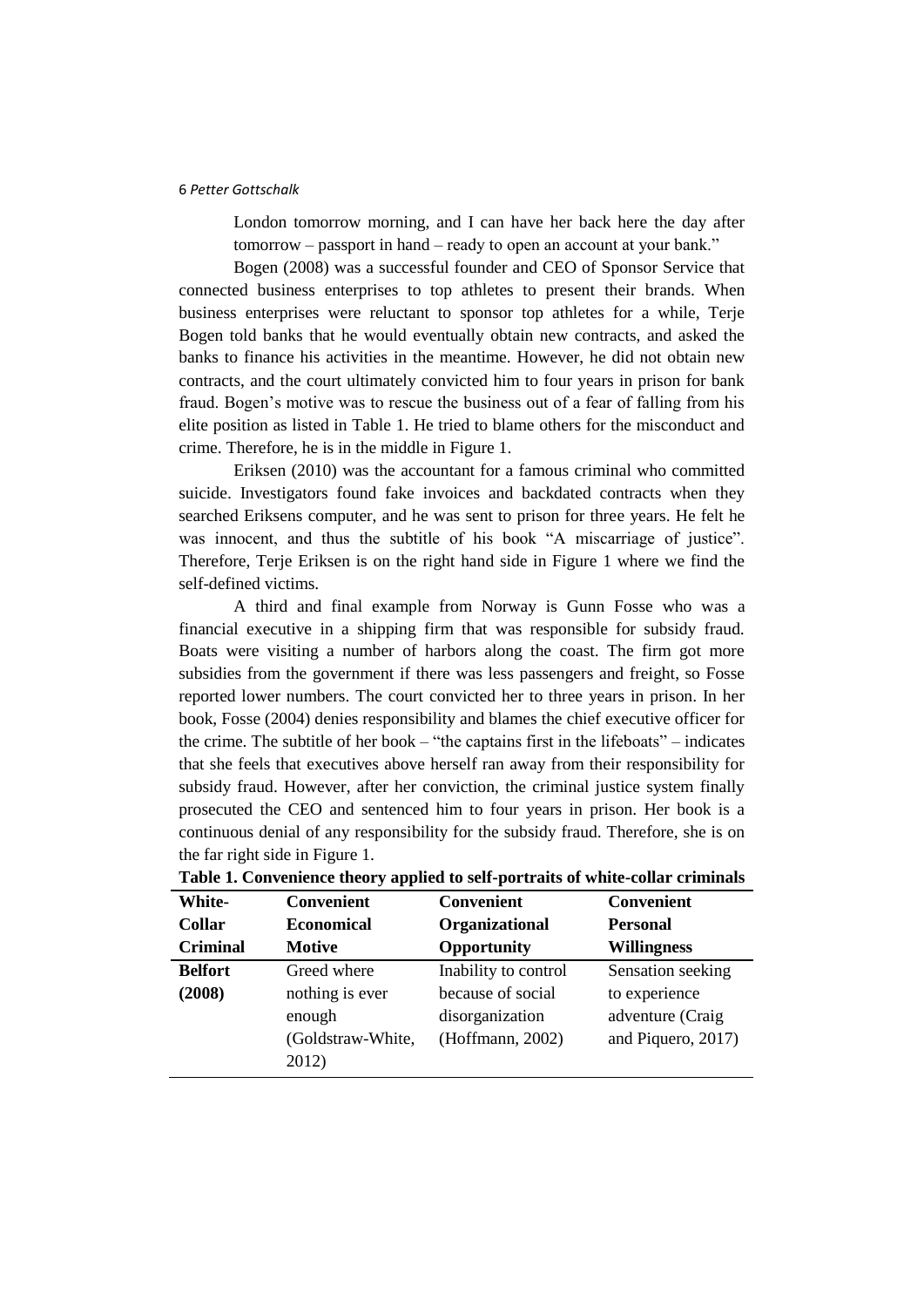**Bogen (2008)** Fear of falling from position (Piquero, 2012) Opportunity creation by entrepreneurship (Ramoglou and Tsang, 2016) Sliding on the slippery slope (Welsh et al., 2014) **Eriksen (2010)** Desire to help others as social concern (Agnew, 2014) Institutional deterioration based on external legitimacy (Rodriguez et al., 2005) Learning from others by differential association (Sutherland, 1983) **Fosse (2004)** Usual way of business in markets with crime forces (Leonard and Weber, 1970) Specialized access in routine activity (Cohen and Felson, 1979) Action according to authority as obedience (Baird and Zelin, 2009) **Kerik (2015)** Removal of strain and pain (Langton and Piquero, 2007) Too big to fail, too powerful to jail (Pontell et al., 2014) Lack of self-control (Gottfredson and Hirschi, 1990) **Middelhoff (2017)** The American dream of prosperity and success (Schoepfer and Piquero, 2006) Sense-making of actions difficult for outsiders (Weick, 1995) Professional deviant identity (Obodam, 2017)

*Pakistan Journal of Criminology* 7



*Figure 1. White-collar criminals on the self-portrait offender-victim continuum*

Bernard Kerik was the New York City police commissioner. He pleaded guilty of tax fraud and false statements, and the court sentenced him to four years in federal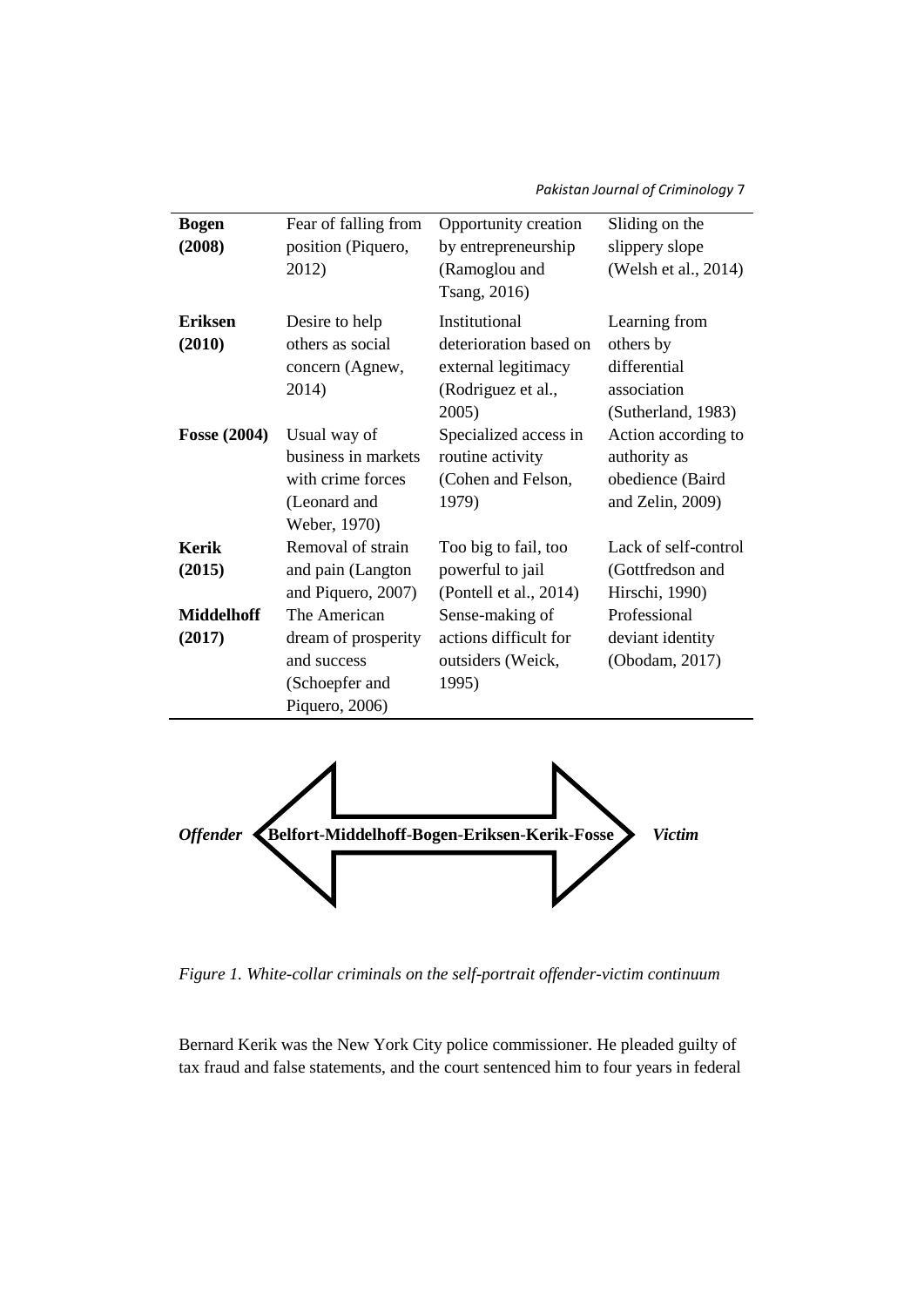prison in 2010. He published his book "From Jailer to Jailed" in 2015. Kerik (2015: 146) seems to apply a number of neutralization techniques to remove responsibility for wrongdoings away from himself, while at the same time presenting himself as a success:

> I had lived a version of the American dream: a high school dropout who with ambition, hard work, and a lot of good luck rose to the cusp of one of the highest positions in the land.

The book entitled "Der Sturtz" ("The Fall") by Middelhoff (2017) is interesting and relevant here as a source, also because he was portrayed and interviewed in the Financial Times after the book was released (Storbeck, 2018). Middelhoff is now a German retired corporate manager. He was on the board of directors of Bertelsmann from 1990 to 2002, being the CEO from 1998. From 2004 to 2009, Middelhoff was chairman of the supervisory board of Arcandor (previously KarstadQuelle AG) and CEO of the company (Weidermann, 2017). In 2014, Middelhoff received his conviction on charges of fraud related to his activities while head of Arcandor, and the court passed a sentence of three years in prison. Weidermann (2017) suggests that Middelhoff (2017) in his book completely rewrite his own story to portrait himself as a continuing success, despite "A115" as the subtitle of the book, which is the prison cell in the city of Essen where he first suffered incarceration.

While Middelhoff"s self-portrait is certainly distorted, he nevertheless admits to misconduct. Therefore, he is next to Belfort in Figure 1. However, he was of the opinion that there was something wrong with the law, and that his misconduct should not result in imprisonment. Middelhoff (2017: 22) was convinced of his innocence based on application of neutralization techniques:

Ich fühle mich unschuldig und zu Unrecht verurteilt. (I feel innocent and wrongly convicted).

# **Discussion**

This article addresses the following research question: *Do convicted white-collar criminals mainly portrait themselves as offenders or victims in their autobiographies*? Apart from Jordan Belfort who portraits himself perhaps even worse than he actually was, all the other five autobiographies present some forms of justifications and excuses. Five out of six autobiographies represent selfdefense. They admit a crisis, which is "an unexpected, publicly known, and harmful event that has high levels of initial uncertainty, interferes with the normal operations of an organization, and generates widespread, intuitive, and negative perceptions" externally (Bundy and Pfarrer, 2015: 350).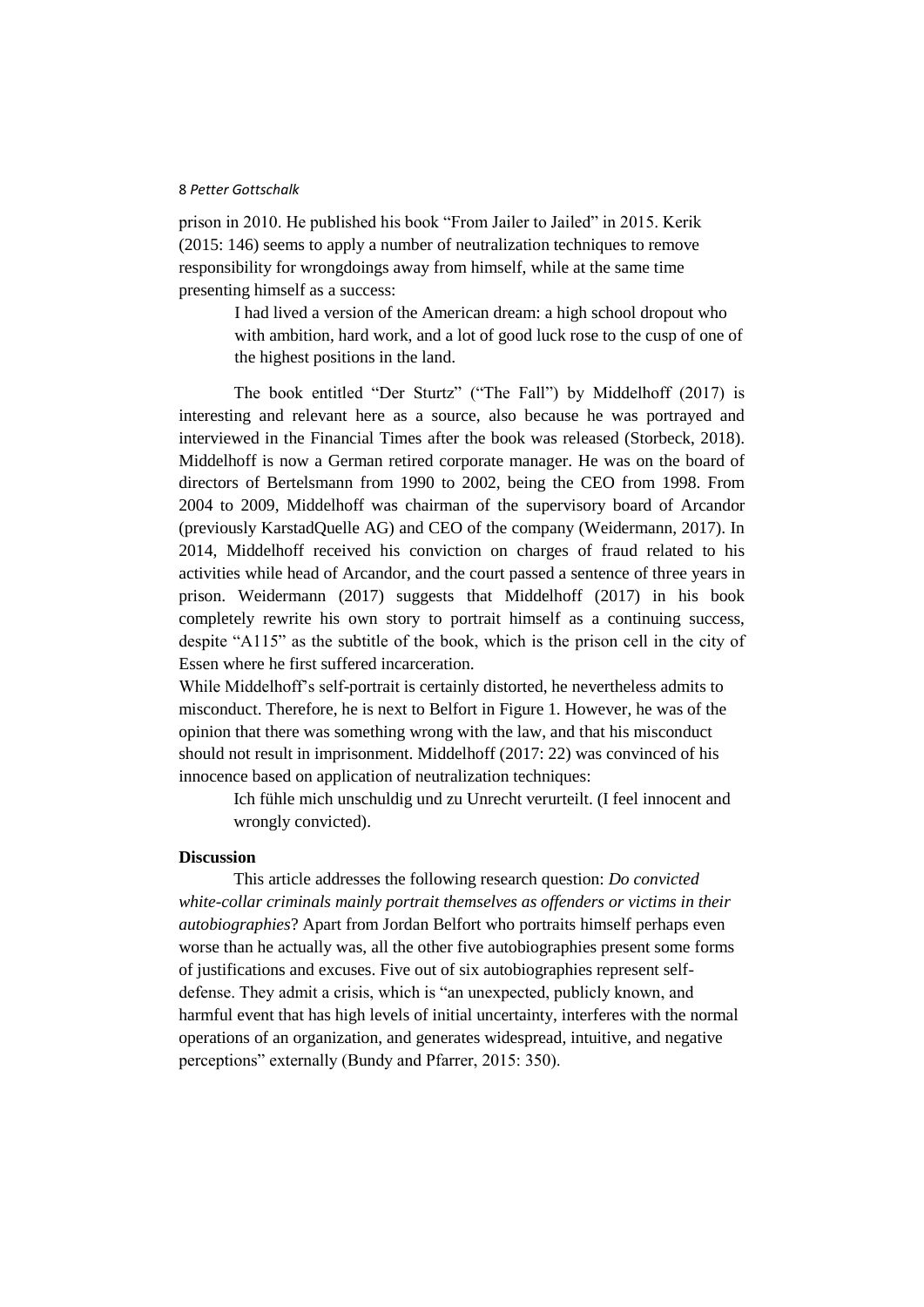But they attempt to protect their own image by neutralizations and denials in text known as accounts (Scott and Lyman, 1968). An account is a statement made to explain unanticipated behavior. There are two general forms of accounts: (1) justifications and (2) excuses. In a justification, the actor admits responsibility for the act in question but denies its pejorative and negative content. In an excuse, the actor admits the act in question is wrong, but denies having full responsibility for it. Bogen (2008), Eriksen (2010), Fosse (2004), and Kerik (2015) are mostly into justifications, while Belfort (2008) and Middelhoff (2017) are mainly into excuses.

Offenders can use accounts to narrow the gap between expectation and behavior and to present their acts in a favorable light. Related to the justification and the excuse is the apology. In an apology, the offender admits violating a rule, accepts the validity of the rule, and expresses embarrassment and anger at self (Benson, 1985). In a very peculiar way, Belfort (2008) seems the closest to making apologies for his misconduct, and his apologies are especially directed towards former employees and business partners. He does not play the blame game as most other convicts do. The blame game is concerned with a group of people when something goes wrong. They all try to place the blame on each other, and one of them may typically end up with the blame (Lee and Robinson, 2000). The only blame Belfort (2008: 388) assigns is to drugs:

I had become a drug addict. I had become depressed. And I had done things while I was high that were unconscionable. Without the drugs I would have never let Stratton get so out of control. How much had my drug addiction fueled my life on the dark side? As a sober man, would I have ever slept with all those prostitutes? Would I have ever smuggled all that money to Switzerland? Would I have ever allowed Stratton"s sales practices to spiral so far out of control? Admittedly, it was easy to blame everything on drugs, but, of course, I was still responsible for my own actions.

The motive for most autobiographies seems to be reducing social approval loss and restoring social approval. Bundy and Pfarrer (2015: 347) define social approval as "perception of general affinity" toward an individual, legitimacy as "assessment of an organization"s appropriateness", and reputation as "assessment of an organization"s ability to deliver value".

An autobiography can represent an individual's response strategy after a crisis. Bundy and Pfarrer (2015) describe response strategies on a continuum from defensive to accommodative. A defensive response strategy attempts to avoid social approval loss by eliminating an individual"s suggested association with a crisis. Examples range from outright denial of responsibility, via attacking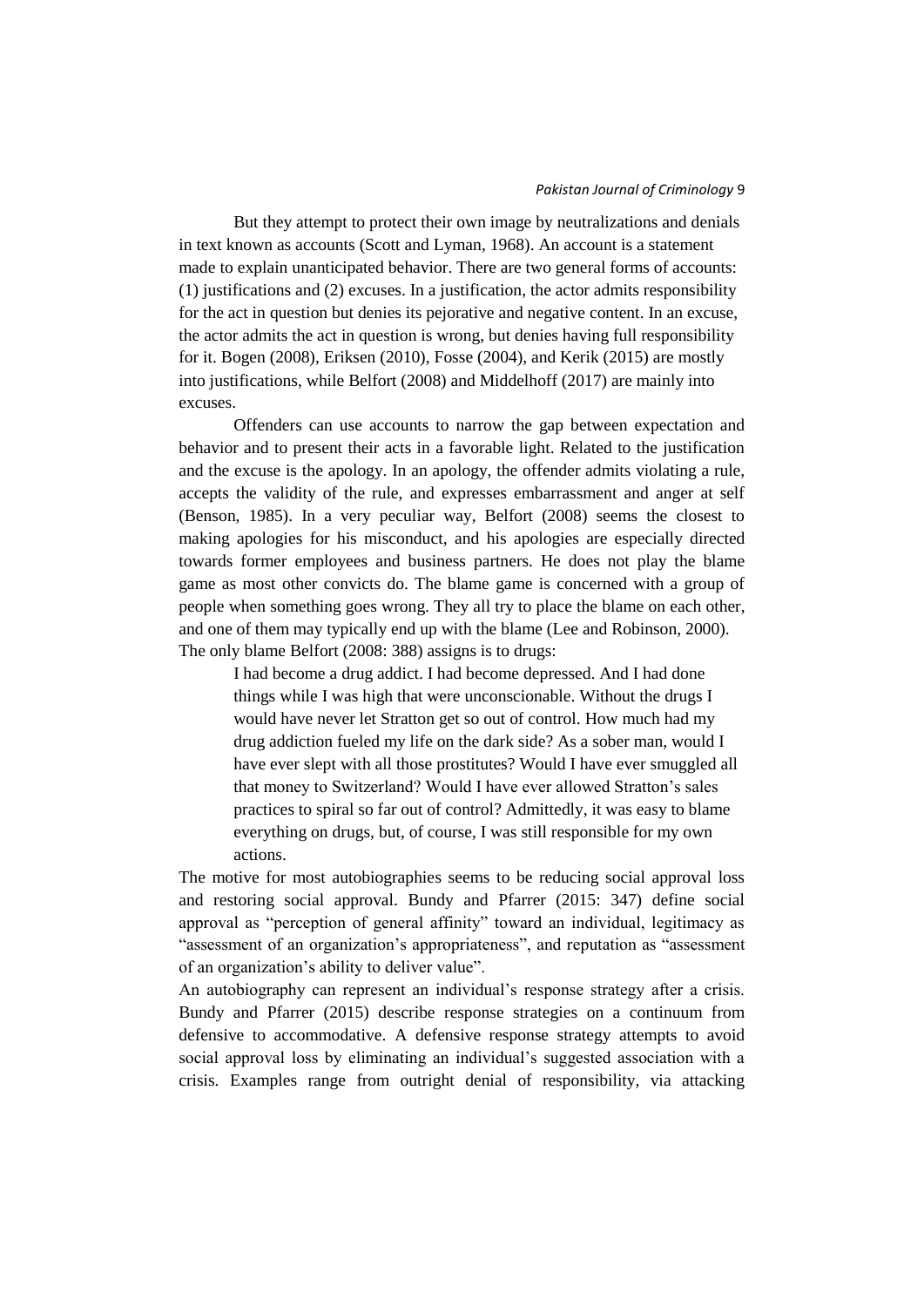accusers and shifting blame onto other persons, to perceive being a victim of an incident. In contrast, an accommodative response strategy attempts to manage social approval loss by acknowledging own causal role in a crisis and thereby hopefully reducing external negative perceptions. Examples range from outright acceptance of responsibility to communicated regrets and apologies. While Belfort (2008) and Middelhoff (2017) seem somewhat accommodative, the others apply defensive response strategies.

There are several avenues for future research based on this article. For example, literature on unethical behavior in organizations from an organizational behavior and applied psychology perspective might be compared with findings in autobiographies. Furthermore, data and analyses can fit with the ambition of generating new conceptual insights also by including alternative theoretical frames.

# **Conclusion**

This article has presented convenient self-portraits of white-collar criminals in their autobiographies. We applied the theory of convenience to find a variety of financial motives, organizational opportunities, and reasons for personal willingness to commit and conceal financial crime benefitting the organizations (Bogen and Fosse) or themselves (Belfort, Eriksen, Kerik, and Middelhoff). Future research may explore the differences between occupational and corporate crime as presented in autobiographies.

We applied a scale from offender to victim, and found a rank consisting of Belfort-Middelhoff-Bogen-Eriksen-Kerik-Fosse, where Fosse consistently portraits herself as a victim of a subsidy fraud scheme that she implemented in the shipping company. Belfort, on the other hand, portraits himself as the mastermind behind all financial, sexual as well as drug-related misconduct.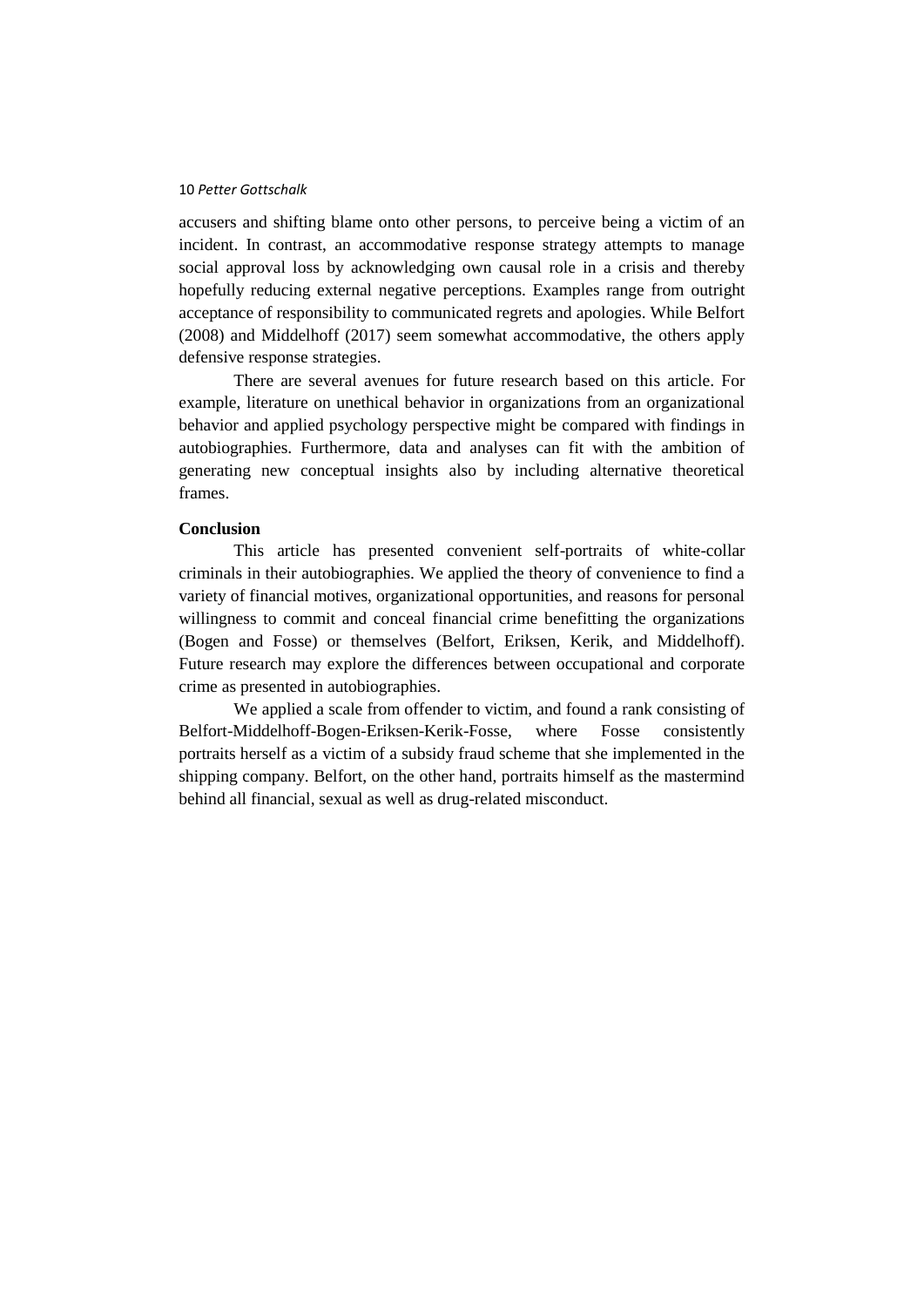### **References**

- Agnew, R. (2014). Social concern and crime: Moving beyond the assumption of simple self- interest. *Criminology*, *52*(1), 1-32.
- Baird, J.E. and Zelin, R.C. (2009). An examination of the impact of obedience pressure on perceptions of fraudulent acts and the likelihood of committing occupational fraud, *Journal of Forensic Studies in Accounting and Business*, *1*(1), 1-14.
- Belfort, J. (2008). *The Wolf of Wall Street: How Money Destroyed a Wall Street Superman*. London: Hodder & Stoughton.
- Benson, M.L. (1985). Denying the guilty mind: Accounting for involvement in a white-collar crime, *Criminology*, 23(4), 583-607.
- Benson, M.L. and Simpson, S.S. (2015). *Understanding white-collar crime: An opportunity perspective*. New York: Routledge.
- Blickle, G., Schlegel, A., Fassbender, P. and Klein, U. (2006). Some personality correlates of business white-collar crime. *Applied Psychology: An International Review, 55*(2), 220-233.
- Bogen, T. (2008). *Hvor var du, historien om mitt liv (Where were you, the story of my life)*. Oslo: Schibsted publishing.
- Bundy, J. and Pfarrer, M.D. (2015). A burden of responsibility: The role of social approval at the onset of a crisis. *Academy of Management Review*, *40*(3), 345-369.
- Cohen, L.E. and Felson, M. (1979). Social change and crime rate trends: A routine activity approach. *American Sociological Review*, *44*, 588-608.
- Craig, J.M. and Piquero, N.L. (2016). The effects of low self-control and desirefor-control on white-collar offending: A replication. *Deviant Behavior*, *37*(11), 1308-1324.
- Cressey, D. (1972*). Criminal Organizations: Its Elementary Forms*. New York: Harper & Row publishing.
- Dhami, M.K. (2007). White-collar prisoners' perceptions of audience reaction. *Deviant Behavior*, *28*, 57-77.
- Dodge, M. (2009). *Women and white-collar crime*. Prentice Hall, NJ: Upper Saddle River.
- Eriksen, T.S. (2010). *Arven etter Ole Christian Bach – et justismord (The legacy of Ole Christian Bach – a miscarriage of justice).* Oslo: Norgesforlaget publishing.
- Fosse, G. (2004). *Mayday Mayday! –Kapteinene først i livbåtene! (Mayday Mayday! –The captains first in the lifeboats),* Co-author: Magnusson, G. Oslo: Kolofon publishing.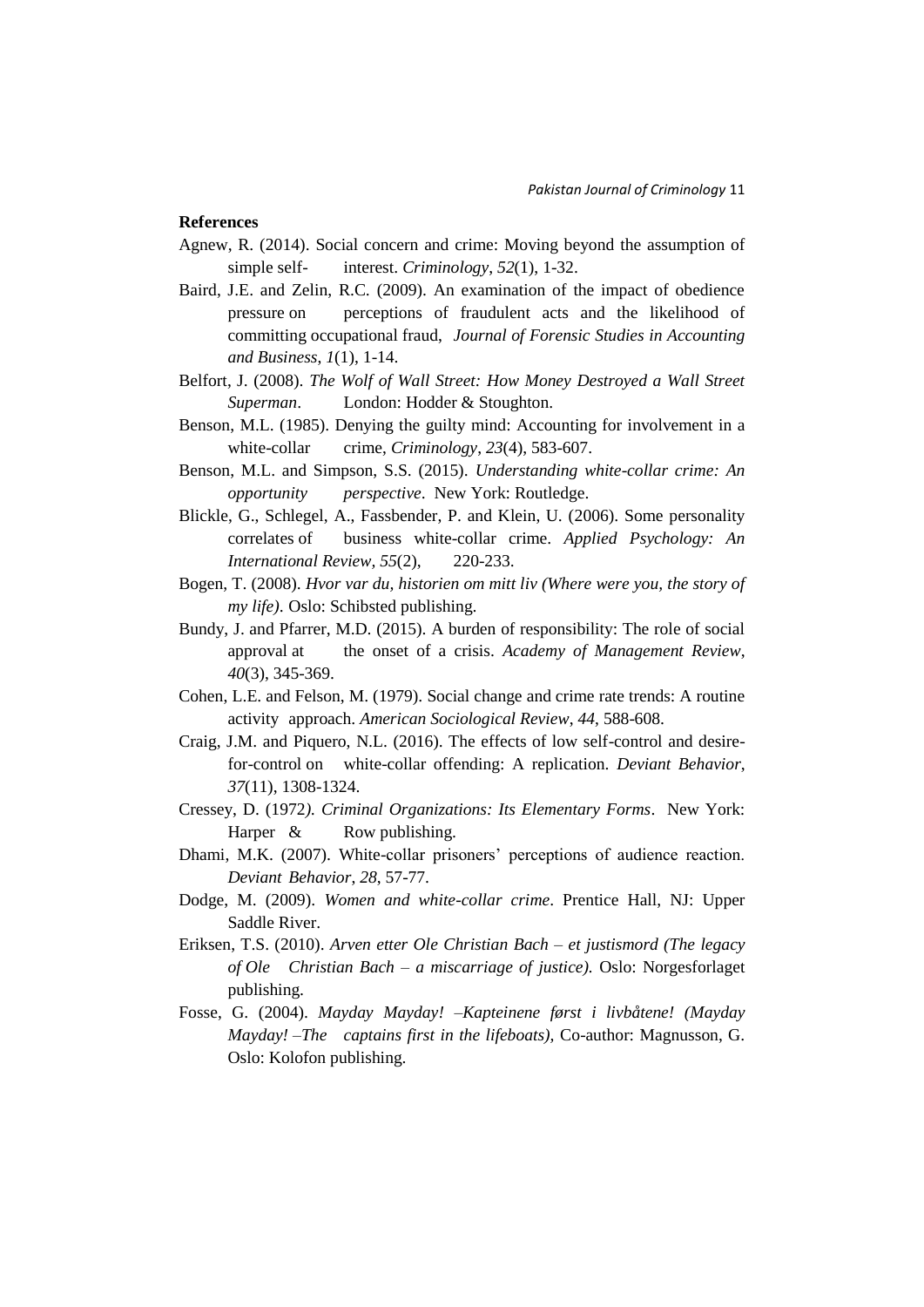- Friedrichs, D.O., Schoultz, I. and Jordanoska, A. (2018). *Edwin H. Sutherland, Routledge Key Thinkers in Criminology*. London: Routledge.
- Froggio, G. and Agnew, R. (2007). The relationship between crime and "objective" versus "subjective" strains. *Journal of Criminal Justice*, *35*, 81-87.
- Galvin, M.A., Loughran, T.A., Simpson, S.S. and Cohen, M.A. (2018). Victim compensation policy and white-collar crime: Public preferences in a national willingness-to-pay survey. *Criminology & Public Policy*, *17*, 553–594.
- Gibbs, G.R. (2007). *Qualitative Research Kit: Analyzing Qualitative Data*. London, England: Sage Publications.
- Goldstraw-White, J. (2012). *White-Collar Crime: Accounts of Offendig Behaviour*, London: Palgrave Macmillan.
- Gottfredson, M.R. and Hirschi, T. (1990). *A general theory of crime*. CA: Stanford University Press.
- Gottschalk, P. (2017). *Organizational Opportunity and Deviant Behavior – Convenience in White-Collar Crime*. Cheltenham, UK: Edward Elgar Publishing.
- Hoffmann, J.P. (2002). A contextual analysis of differential association, social control, and strain theories of delinquency. *Social Forces*, *81*(3), 753- 785.
- Kerik, B.B. (2015). *From jailer to jailed: My journey from correction and police commissioner to inmate #84888-054*. New York: Threshold Editions.
- Krippendorff, K. (1980). *Content Analysis: An Introduction to its Methodology*. CA: Sage.
- Langton, L. and Piquero, N.L. (2007). Can general strain theory explain whitecollar crime? A preliminary investigation of the relationship between strain and select white-collar offenses. *Journal of Criminal Justice*, *35*, 1-15.
- Lee, F. and Robinson, R.J. (2000). An Attributional Analysis of Social Accounts: Implications of Playing the Blame Game. *Journal of Applied Social Psychology*, *30* (9), 1853-1879.
- Leonard, W.N. and Weber, M.G. (1970). Automakers and dealers: A study of criminogenic market forces. *Law & Society Review*, *4* (3), 407-424.
- Logan, M.W., Morgan, M.A., Benson, M.L. and Cullen, F.T. (2017). Coping with imprisonment: Testing the special sensitivity hypothesis for white-collar offenders. *Justice Quarterly*, 1, 1-30.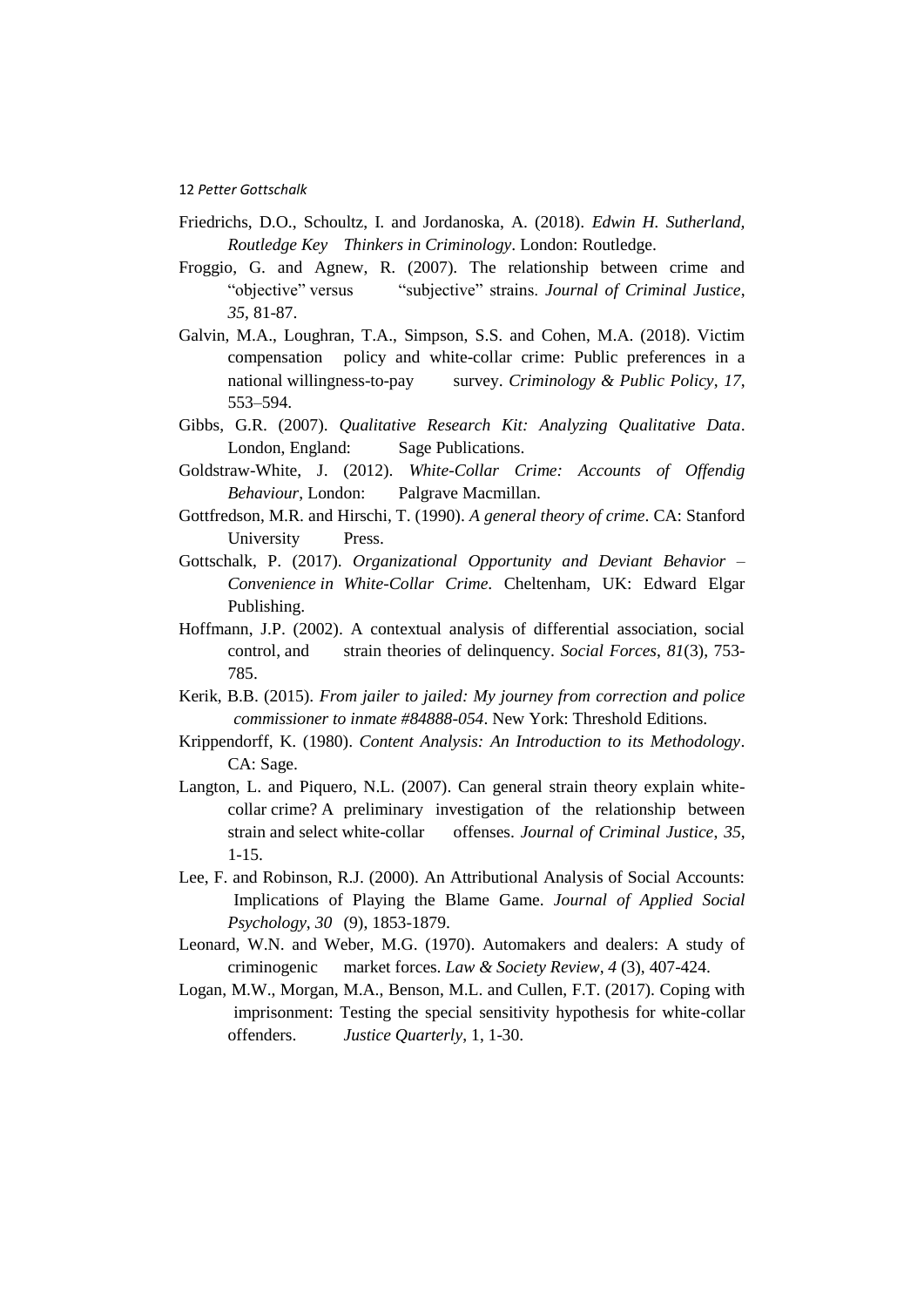- McClelland, P.L., Liang, X. and Barker, V.L. (2010). CEO commitment to the status quo: Replication and extension using content analysis. *Journal of Management*, *36*(5), 1251-1277.
- Middelhoff, T. (2017). *Der Sturz: Die Autobiografie von Thomas Middelhoff (The Fall: The autobiography of Thomas Middelhoff)*. LangenMuller in der F.A. Stuttgart: Herbig Verlagsbuchhandlung.
- Montella, E.C. (2016). *Full Circle: A memoir of leaning in too far and the journey back*. Sanibel, Florida: Triple M Press.
- Naylor, R.T. (2003). Towards a general theory of profit-driven crimes. *British Journal of Criminology*, *43*, 81-101.
- Obodaru, O. (2017). Forgone, but not forgotten: Toward a theory of forgone professional identities. *Academy of Management Journal*, *60*(2), 523- 553.
- Onna, J.H.R., Geest, V.R., Huisman, W. and Denkers, A.J.M. (2014). Criminal trajectories of white-collar offenders. *Journal of Research in Crime and Delinquency*, *51*, 759-784.
- Patrucco, A.S., Luzzini, D. and Ronchi, S. (2017). Research perspectives on public procurement: Content analysis of 14 years of publications in the Journal of Public Procurement. *Journal of Public Procurement*, *16*(2), 229-269.
- Piquero, N.L. (2012). The only thing we have to fear is fear itself: Investigating the relationship between fear of falling and white-collar crime. *Crime and Delinquency*, *58*(3), 362-379.
- Pontell, H.N., Black, W.K. and Geis, G. (2014). Too big to fail, too powerful to jail? On the absence of criminal prosecutions after the 2008 financial meltdown. *Crime, Law and Social Change*, *61*, 1-13.
- Ramoglou, S. and Tsang, E.W.K. (2016). A realist perspective of entrepreneurship: Opportunities as propensities. *Academy of Management Review*, *41*, 410-434.
- Rodriguez, P., Uhlenbruck, K. and Eden, L. (2005). Government corruption and the entrystrategies of multinationals. *Academy of Management Review*, *30*(2), 383-396.
- Schoepfer, A. and Piquero, N.L. (2006). Exploring white-collar crime and the American dream: A partial test of institutional anomie theory. *Journal of Criminal Justice*, *34*, 227-235.
- Scott, M.B. and Lyman, S.M. (1968). Accounts, *American Sociological Review*, *33*(1), 46-62.